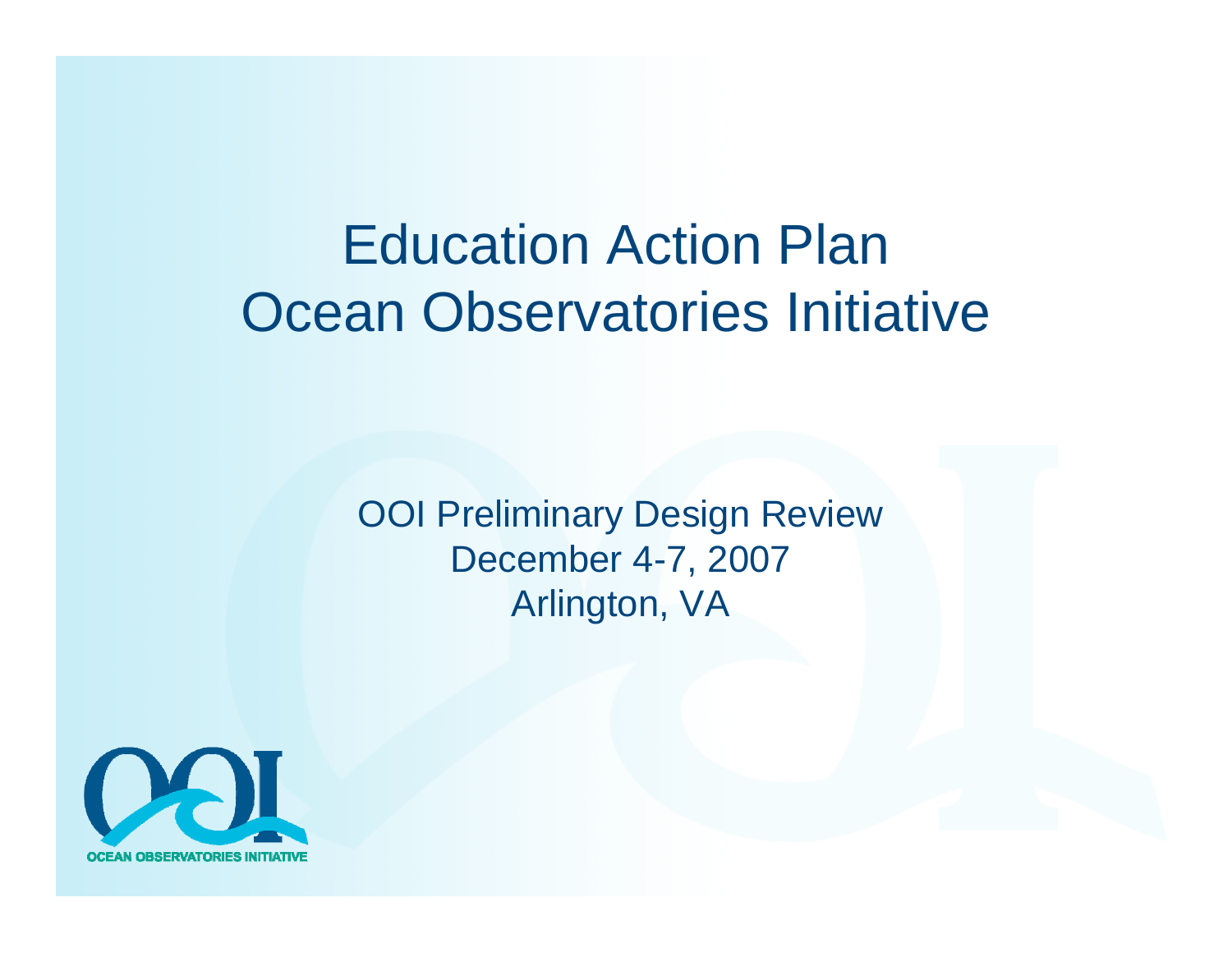- Overview and Background
- Goals and Strategies
- Implementation
- Integration with IOs
- Timeline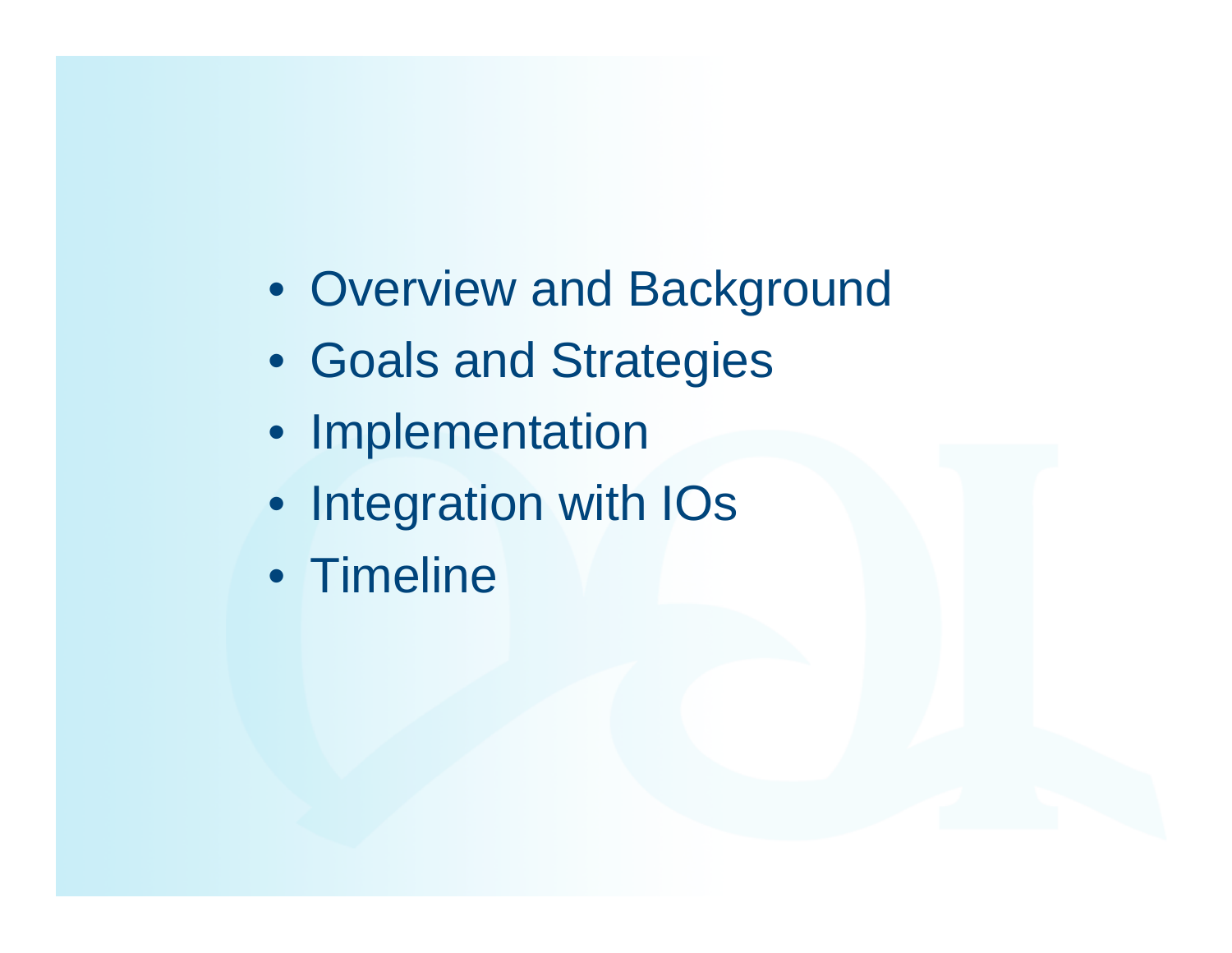## **Expectations**

#### OOI EPA program will:

- •have an impact on a nation-wide scale
- • enhance the size, intellectual scope, diversity and sophistication of the ocean education user community
- • emphasize the creative opportunities enabled by the transformative aspects of the OOI
- • develop partnerships between scientists, formal and informal science educators, and technology specialists in ways that will extend the impact of OOI accomplishments most effectively
- • promote a culture of open access to OOI assets for the broadest set of audiences and partnerships.



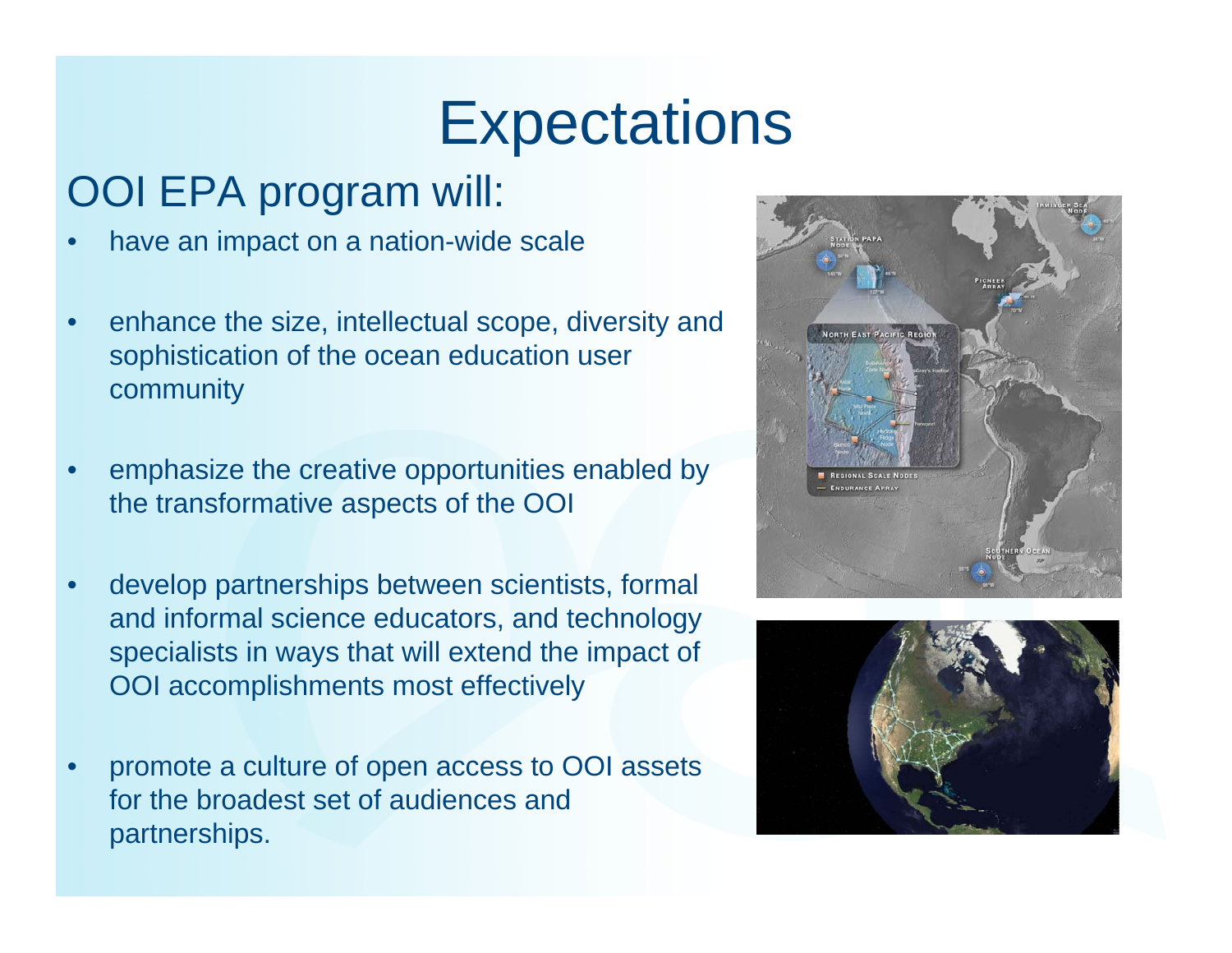# **Background**

- • \$5M of the projected \$331M of capital investment for the OOI focused on an education and public awareness effort.
- $\bullet$  MREFC restrictions on how funds can be spent are the same as those for the IOs.
- $\bullet$  NSF/OCE Education Program Officers anticipate significant support for competitive education awards separate from the MREFC funding (~600K/yr).
- • The present plan is based on the Puerto Rico Workshop report, the EPAC Plan, the Blue Ribbon Panel report and input from the OOI steering committee and members of the ocean education community.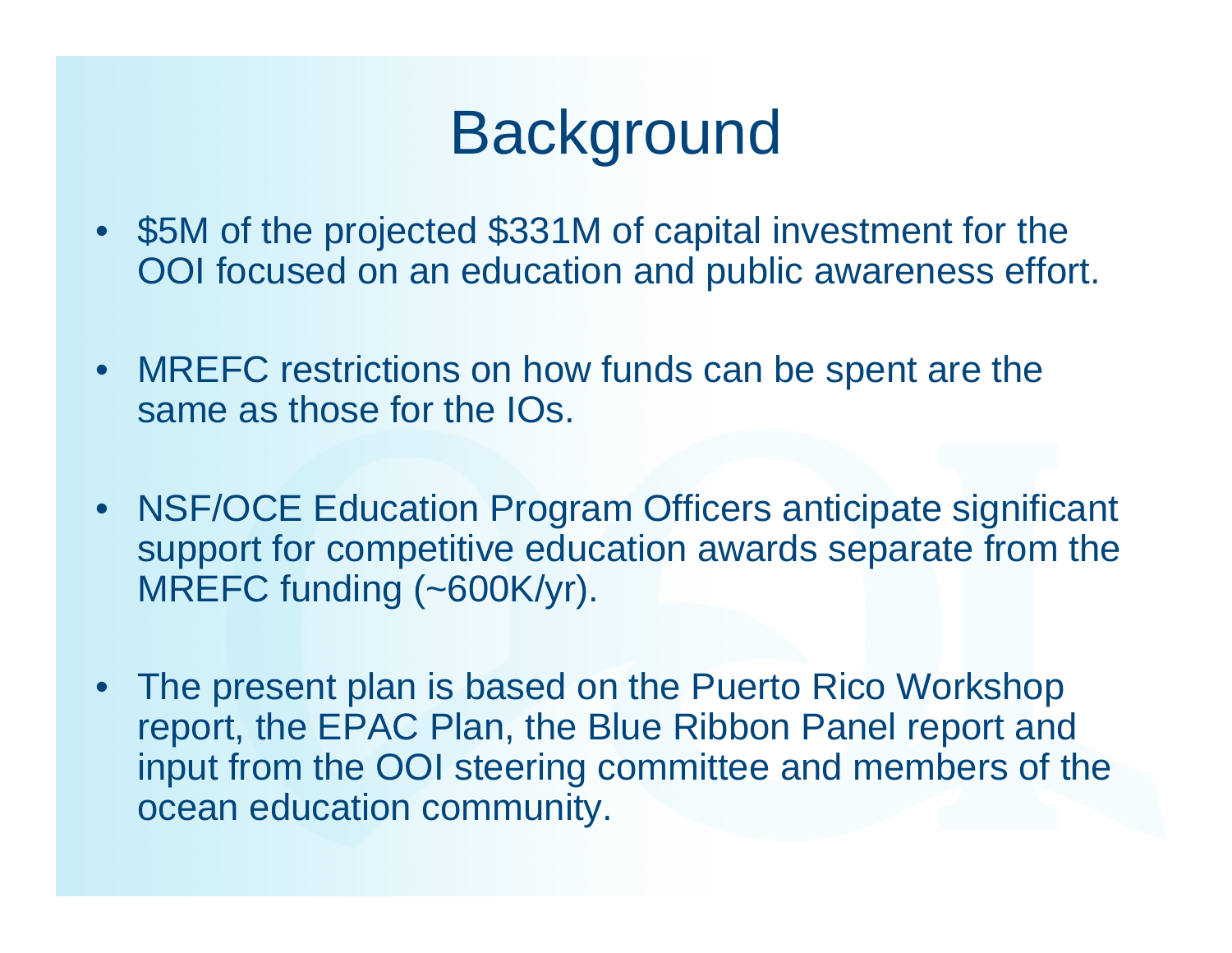# Common Education Infrastructure: The foundation for long-term OOI EPA efforts

- $\bullet$  essential infrastructure needed to build the capacity for engaging non-scientist users
- suite of data visualization, analysis and modeling tools and products, and audience appropriate user interfaces
- enabling technology that provides open access to OOI educational and scientific content and services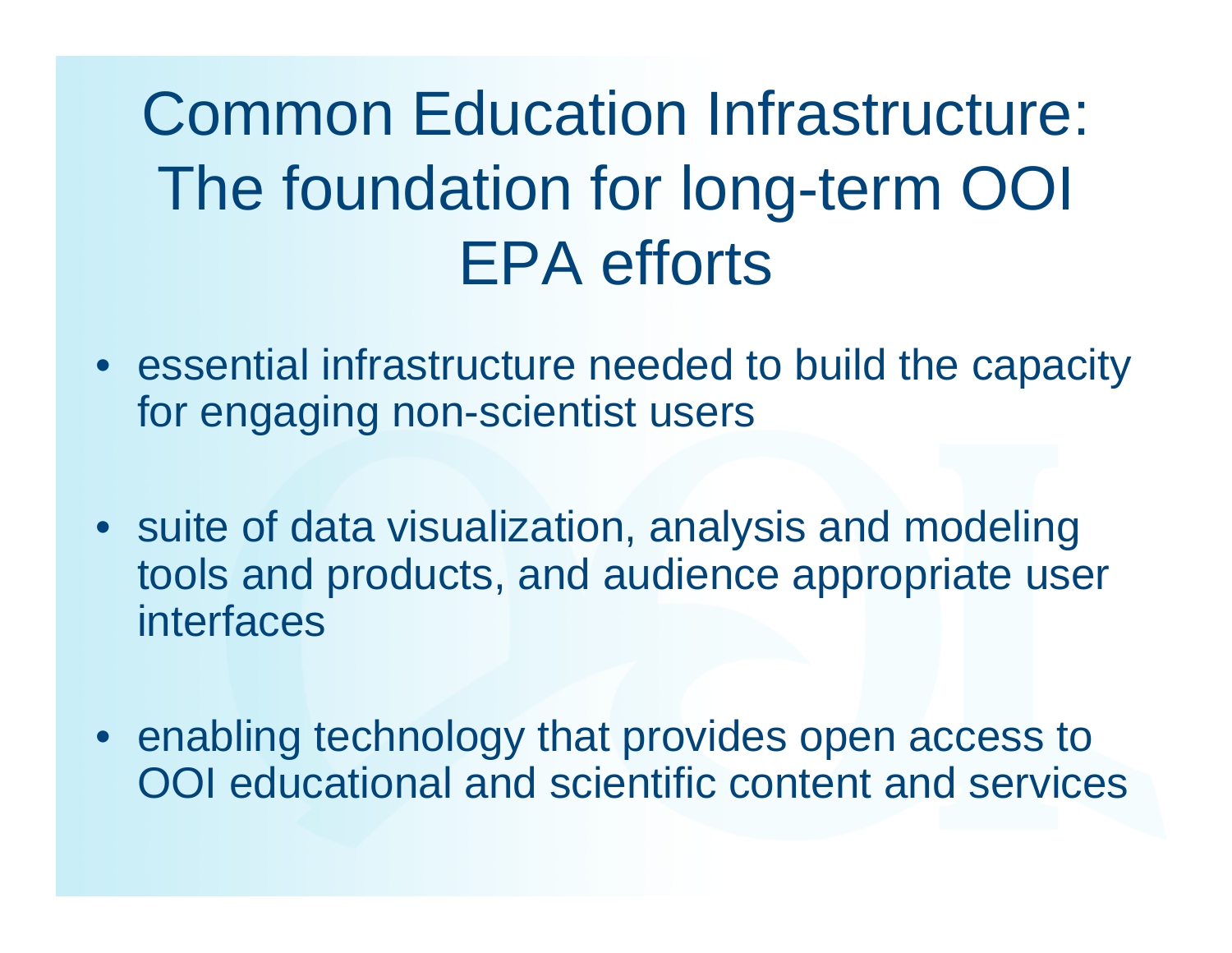#### *Goals:*

- Increase public awareness, appreciation and understanding of the ocean's role in the Earth system.
- Increase participation and diversity in science, engineering and technology careers, particularly those related to ocean sciences.

#### *Strategies:*

- • Support "free choice" ocean science learning in a variety of both physical and virtual settings
- • Support online post-secondary career, technical and educator training programs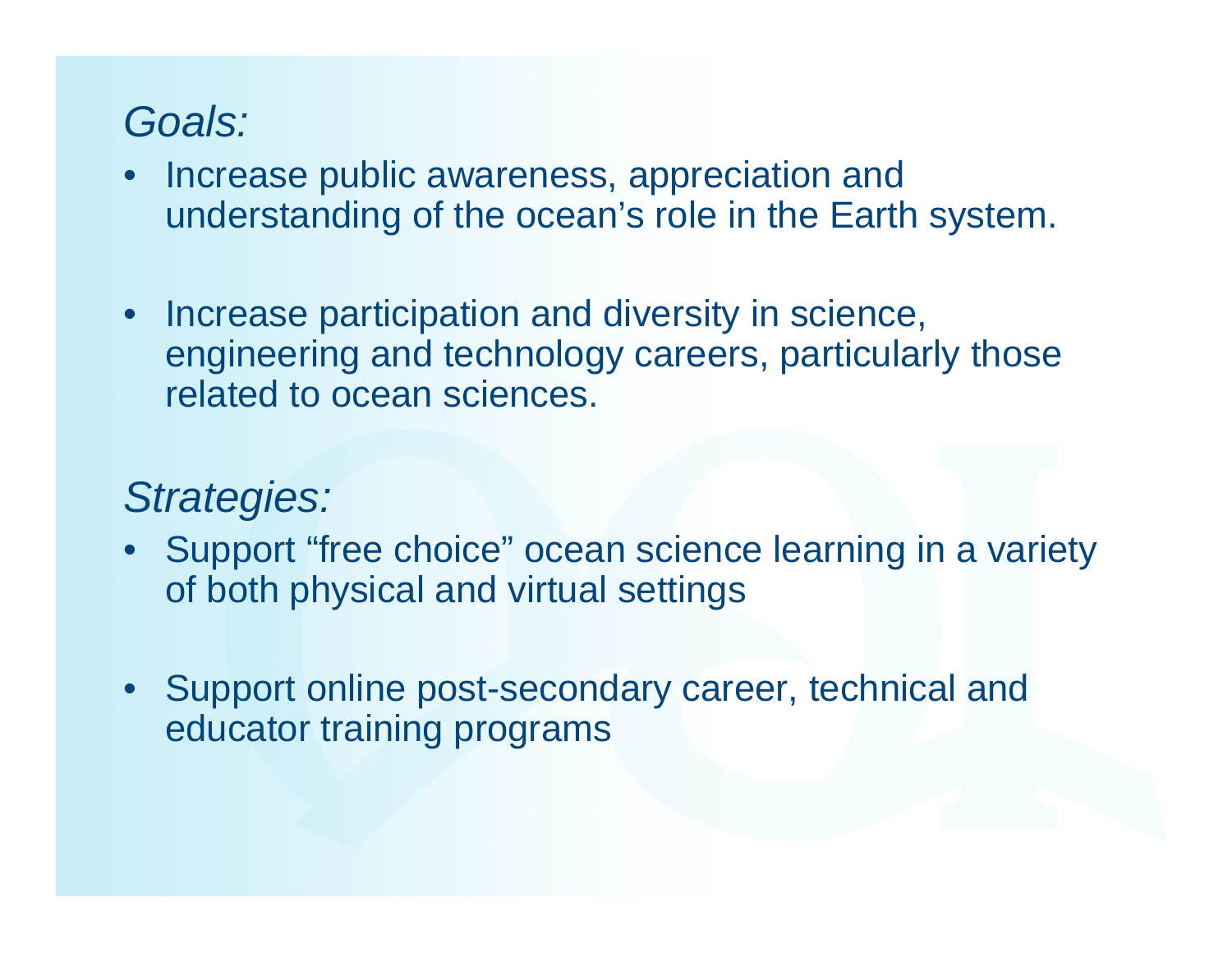### These strategies:

- $\bullet$ directly support EPA goals.
- • complement and leverage, rather than duplicate, existing ocean education activities and programs.
- allow for the creation of education infrastructure that can be adopted and adapted for different audiences.
- leverage and build on the OOI cyberinfrastructure.
- • align with national strategies for the future of STEM education.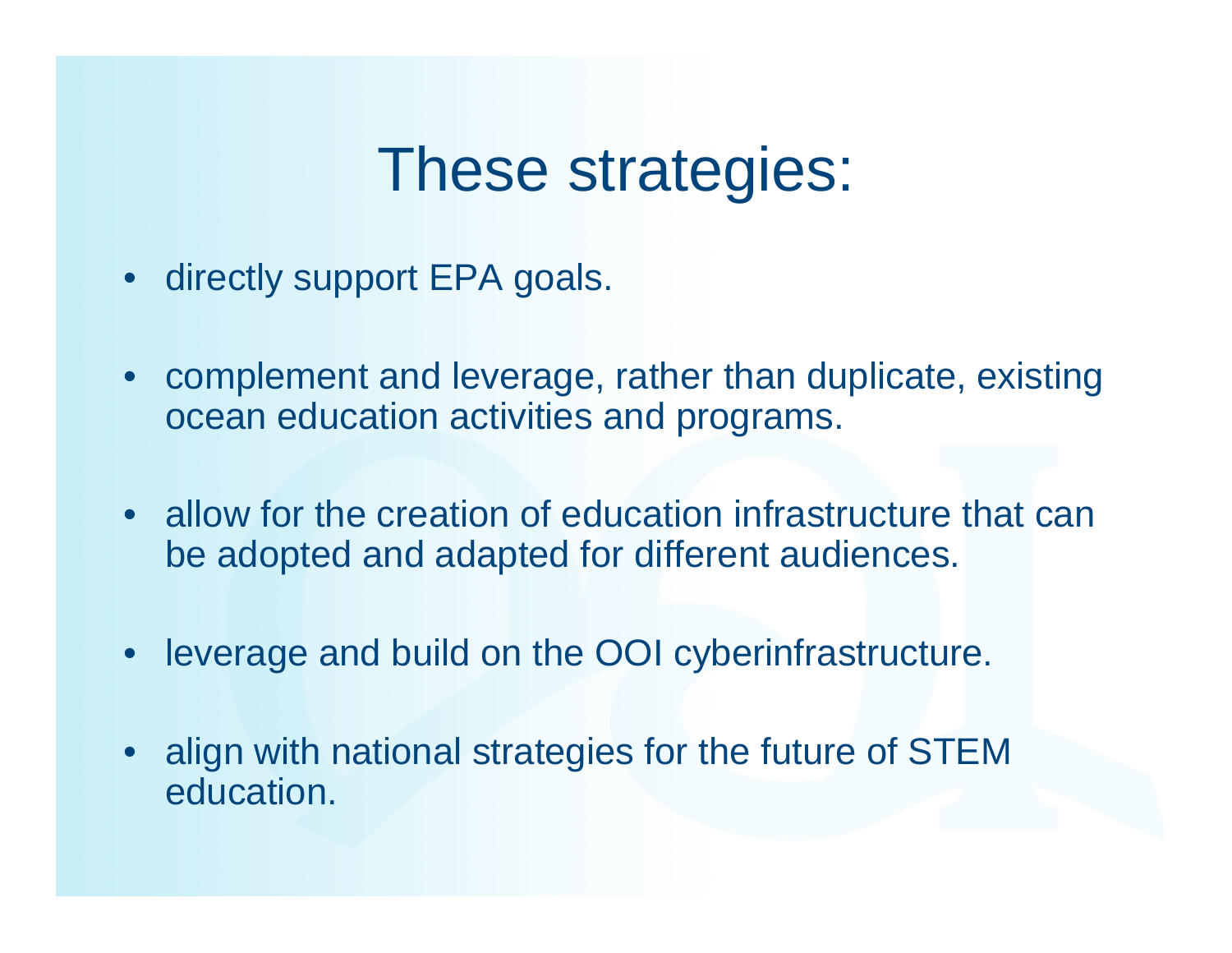#### Free choice learning environments

- • Science centers, aquariums and museums
- •Online virtual environments
- •Broadcast and internet media

*The pervasiveness of technology and media has dramatically influenced where and how individuals learn. OOI must be responsive to this change.*

http://cosee.umaine.edu/cfuser/demo







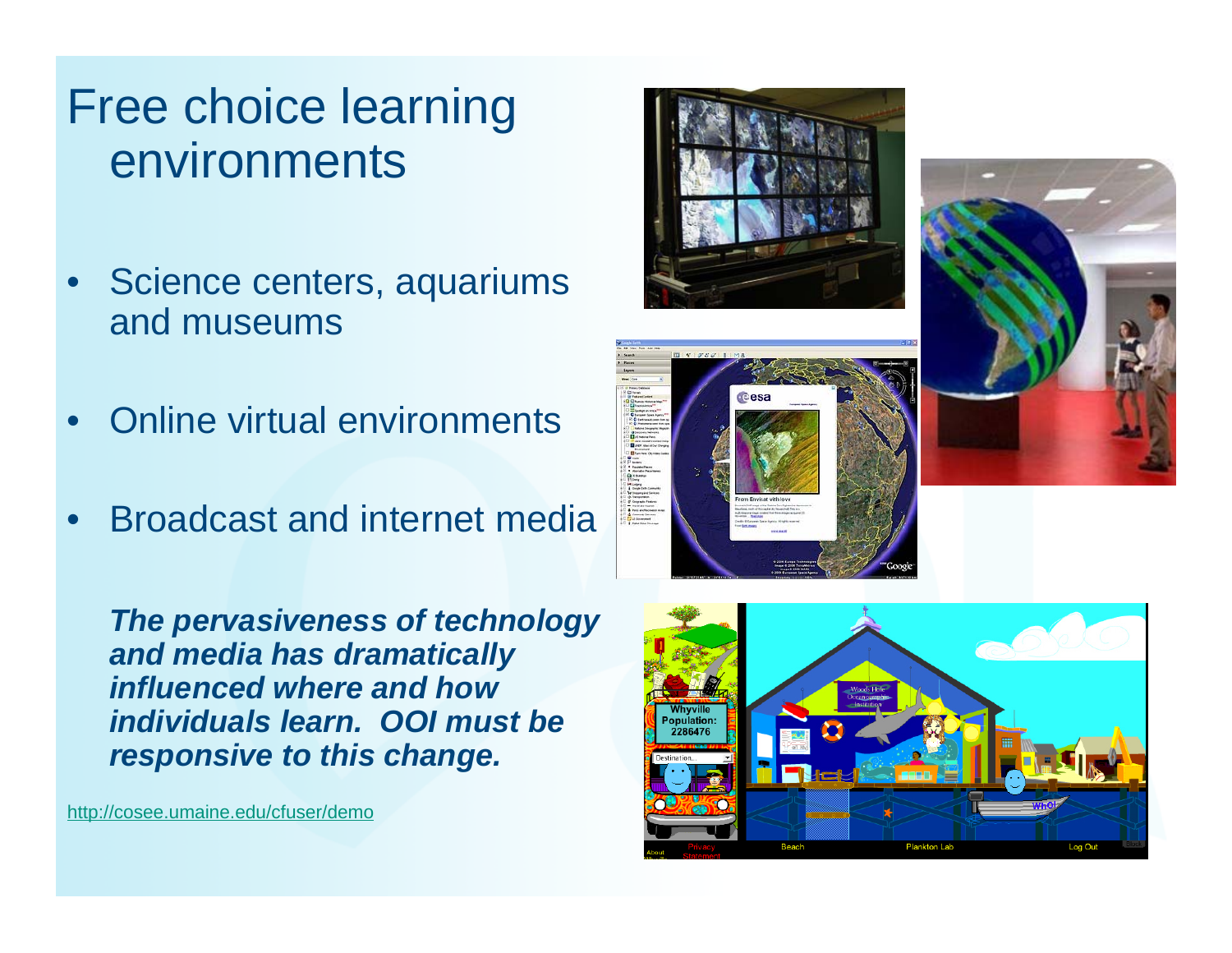### Online training programs

- • Graduate and undergraduate training and course work
- • Community college technical training programs
- •Educator training programs

 $\bullet$ see Ocean Systems **BIOLOGICAL PH** 



*The OOI must build capacity for OOI data, tools and services to be used by a broad spectrum of users.*

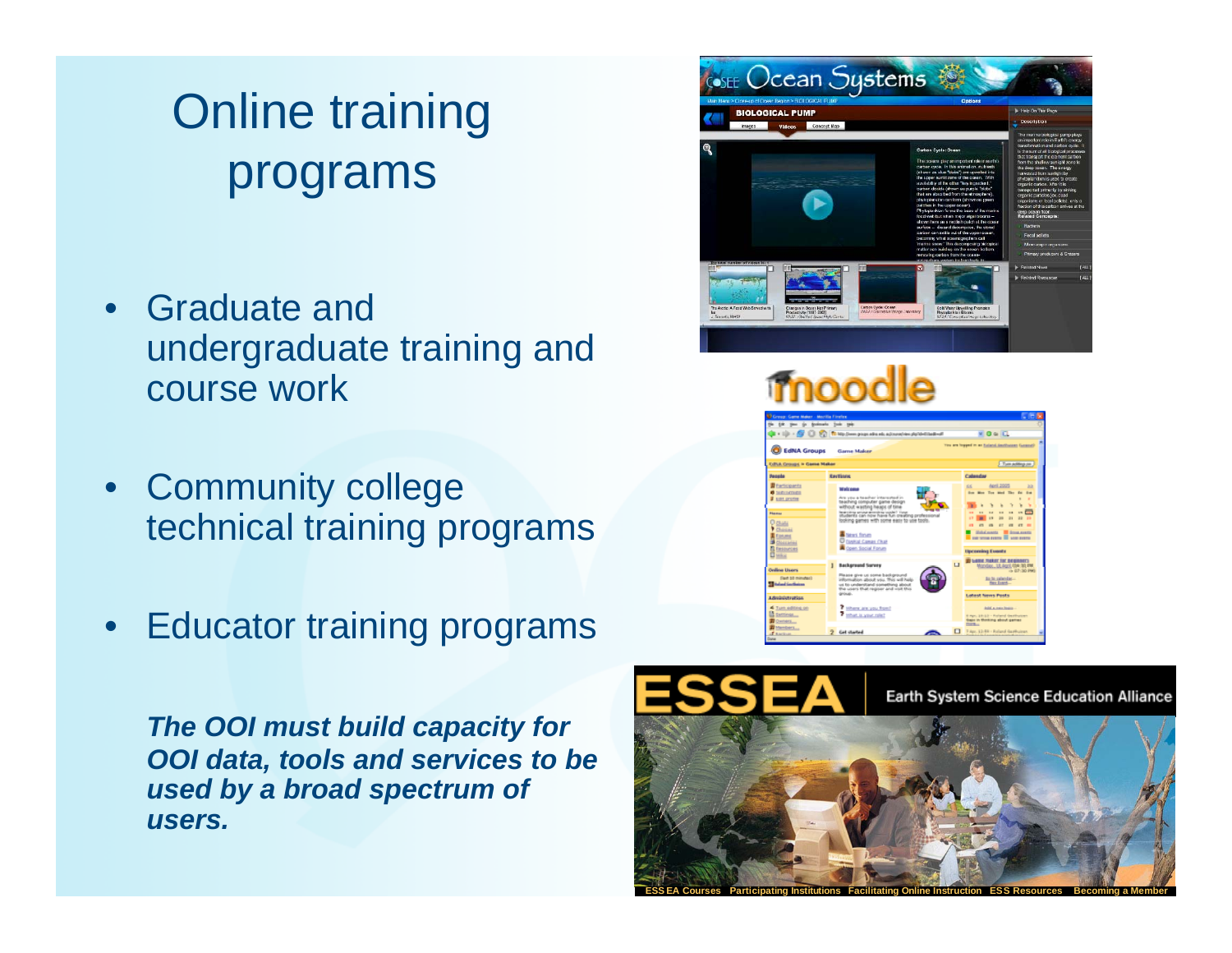# Constructing a Common Educational Infrastructure

- ¾Open competition for an Education Infrastructure Facility (EIF)
- ¾ Comprise a group of partners with the requisite knowledge, skill, and experience to create the robust, pedagogically sound infrastructure for prototype educational products and future education programs
- ¾ Follow rigorous user requirements assessment, design and engineering processes (similar to CI)
- ¾ Collaborate closely with CI IO design and EPA teams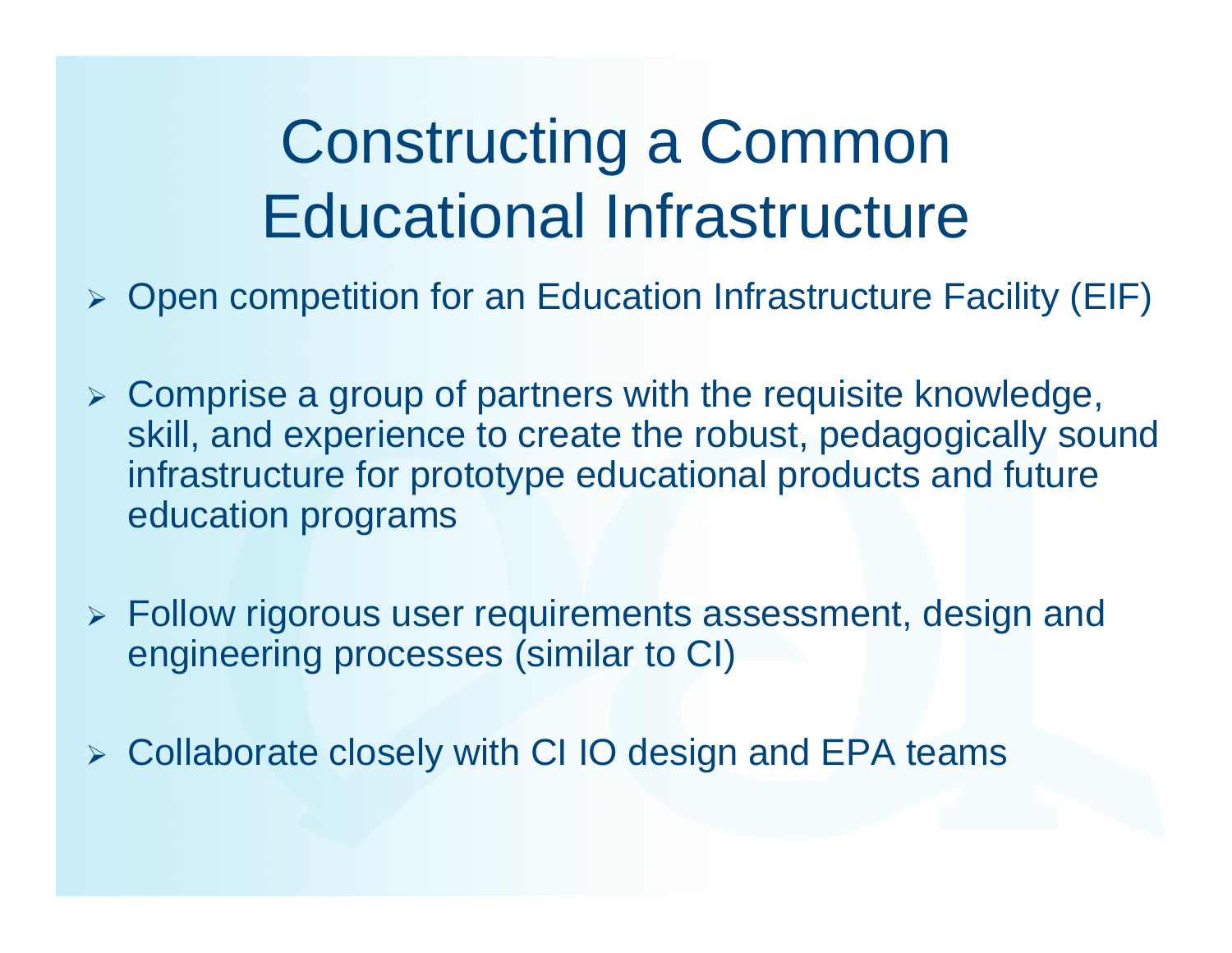### The Education Infrastructure Facility will:

- develop the management structure and staffing necessary for a coordinated and coherent program that is aligned with the OOI science and technology research objectives and consistent with EPA goals.
- Establish collaborations with the IOs.
- proactively seeks external science and EPA partners and funding.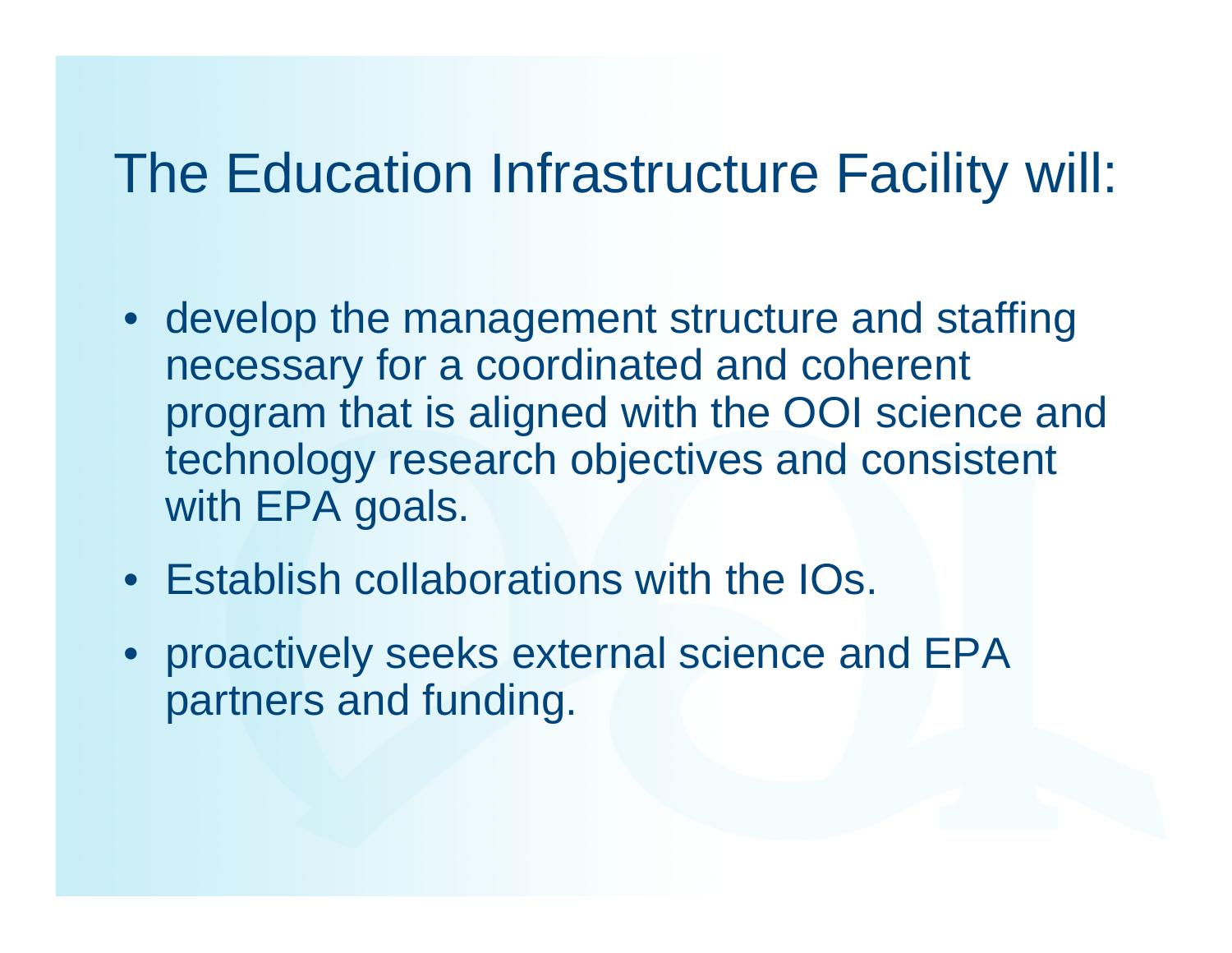# Leveraging IO EPA investments

- $\bullet$  Each IO has made a commitment to support OOI EPA through a combination of institutional matching funds, in-kind contributions and personnel time, as well as through existing EPA programs and partnerships.
- • The IOs have strong connections within the ocean education community, science centers and aquariums, and with groups or initiatives that already have audiences in the tens of millions (e.g., university cable TV channels; virtual world web sites).
- By working collaboratively with the IO education teams, the EIF will leverage the OOI investment in cyberinfrastructure, have natural test beds for education infrastructure components and prototype products and will be able to capitalize on existing IO education partnerships and resources.

*It is through the IOs, that education and public awareness efforts are most firmly integrated into the OOI's science mission and cyberinfrastructure planning.*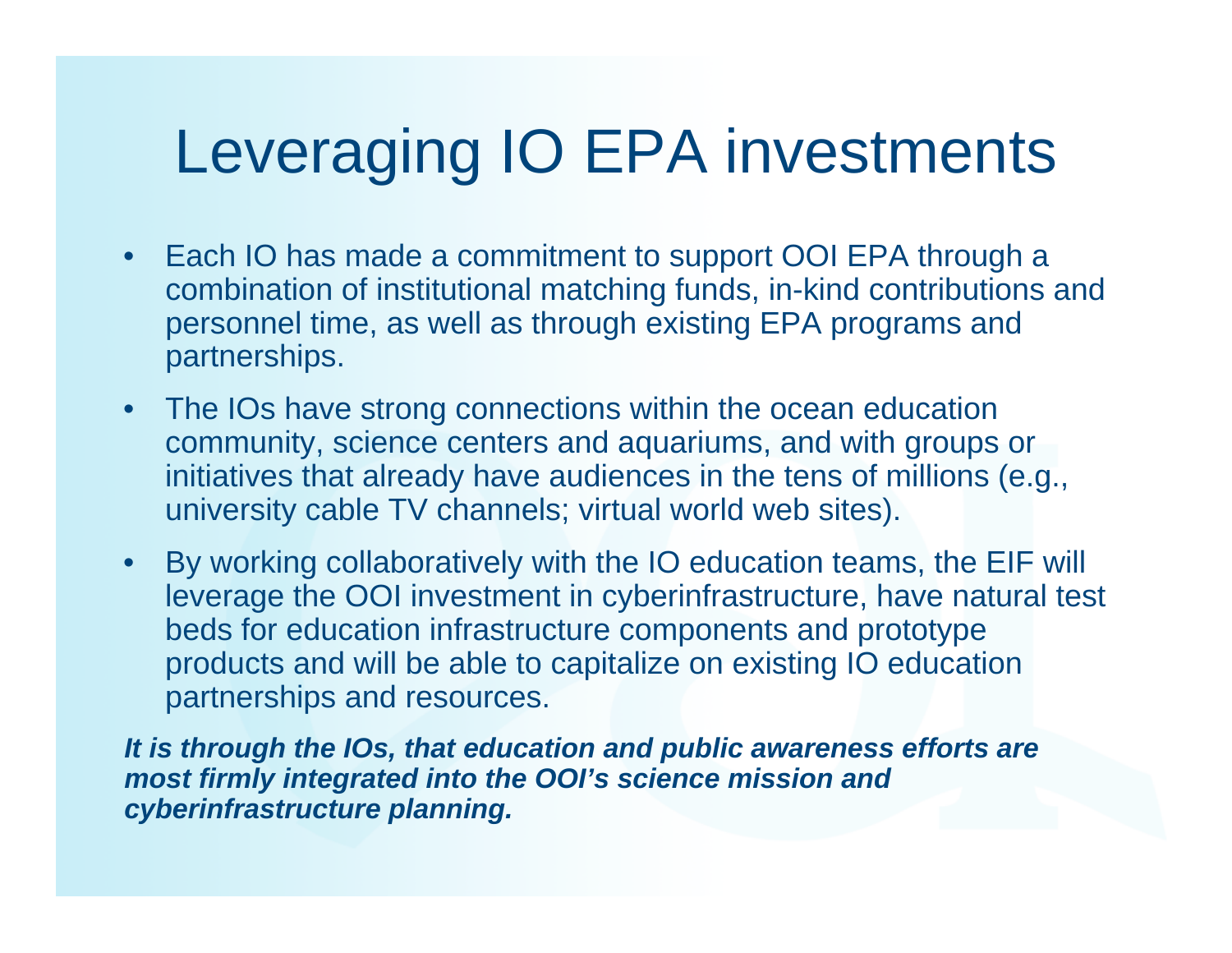# Example EPA Management **Strategy**

- Management Team comprising education representatives from each of the IOs, at least one member of the EIF team, and the OOI EPA Program Manager
- Responsible for establishing communication, planning and coordination activities for the OOI EPA Program
- Responsible for identifying and prioritizing opportunities for collaboration/partnership
- Respond to recommendations of an external advisory board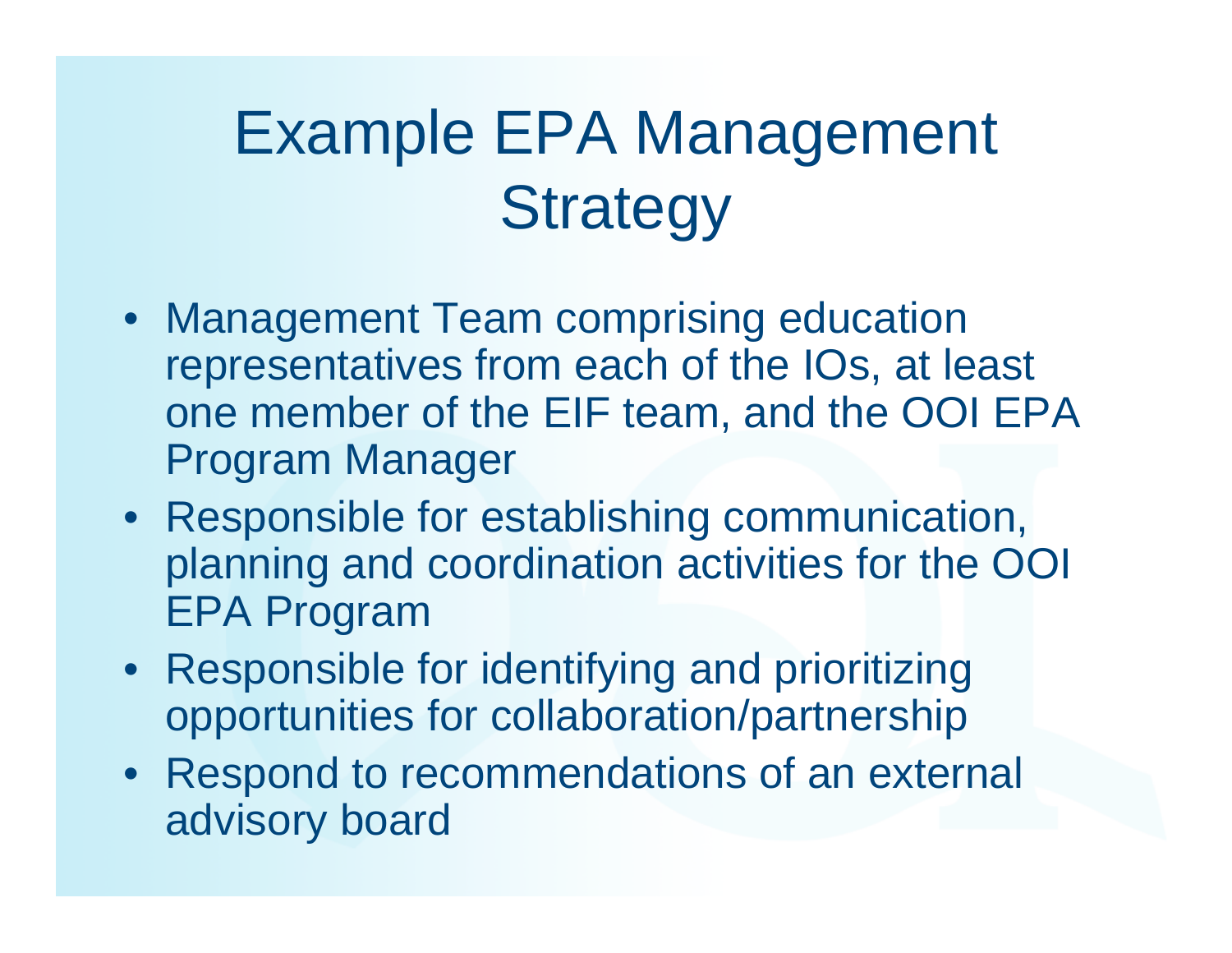### Education infrastructure schedule baseline milestones:

- **Year 1**Release RFP for education 03/09
- **Year 1**Contract Award Education Infrastructure Facility - 06/09
- **Year 2**Education infrastructure requirements workshop - 11/09
- **Year 2**Issue Infrastructure System Engineering Plan - 05/10
- **Year 3**Complete design free choice learning and post-secondary training - 05/11
- **Year 4**Beta Test Free choice learning and post-secondary training environments - 05/12
- **Year 5**Education Infrastructure Operational - 06/13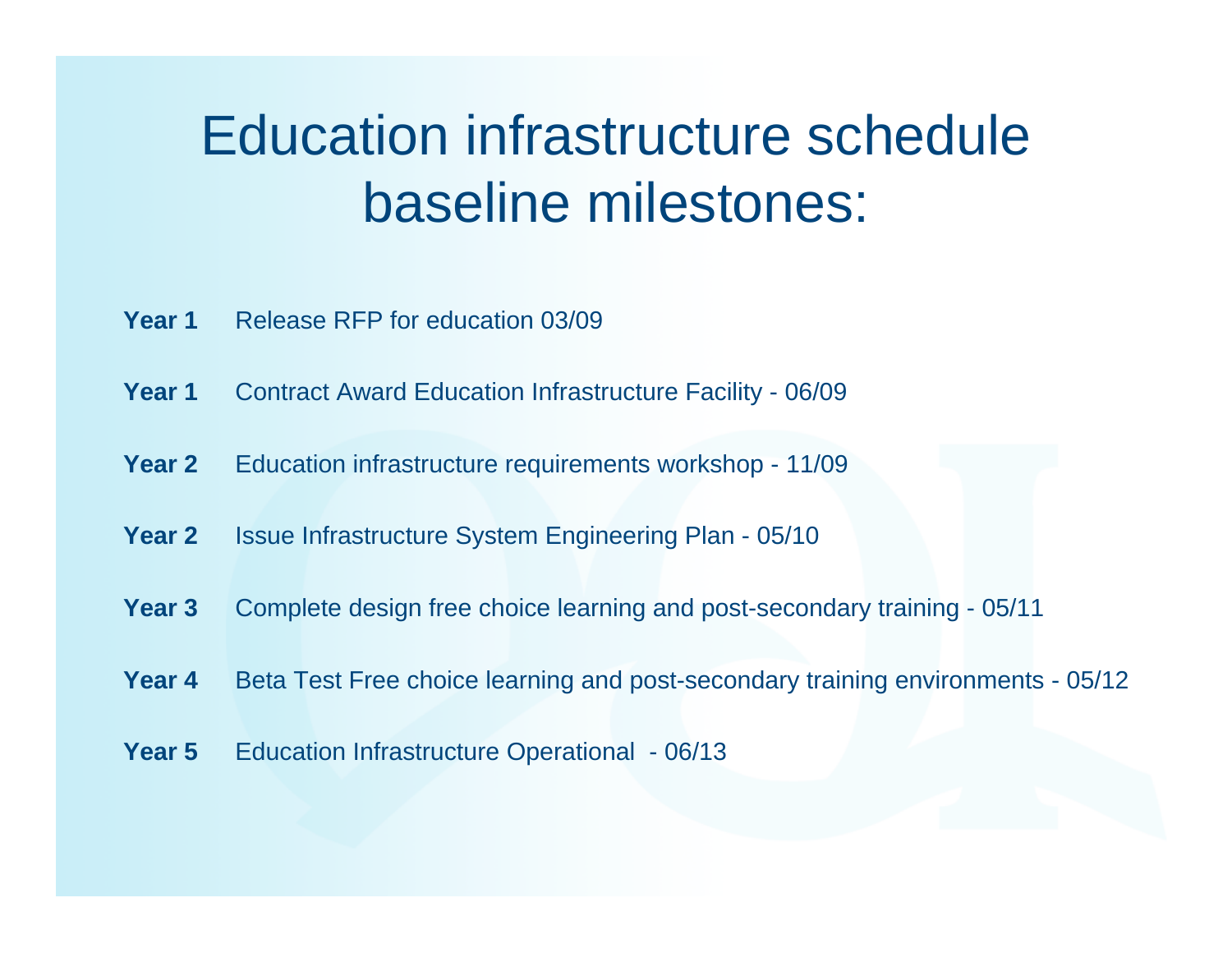### IO and Program Office Contributions

| <b>CIIO</b>                                  | <b>RSN IO</b>                                      | <b>C/GSN IO</b>                           | <b>Program Office</b>                                |
|----------------------------------------------|----------------------------------------------------|-------------------------------------------|------------------------------------------------------|
| Scientist training                           | <b>Education oriented</b><br>research cruise $(s)$ | <b>Visualizations and</b><br>animations   | Communications                                       |
| <b>Visualizations and</b><br>animations      | Partnerships for<br>education modules              | <b>Outreach to Policy</b><br>Community    | <b>EPA</b> Program<br>Management and<br>Coordination |
| Educational<br>Prototypes                    | Partnerships for TV<br>documentaries               | K-12 Online learning<br>environments      |                                                      |
| <b>OOI</b> CI Education<br><b>Web Portal</b> | Science center and<br>museum partnerships          | Science center and<br>museum partnerships |                                                      |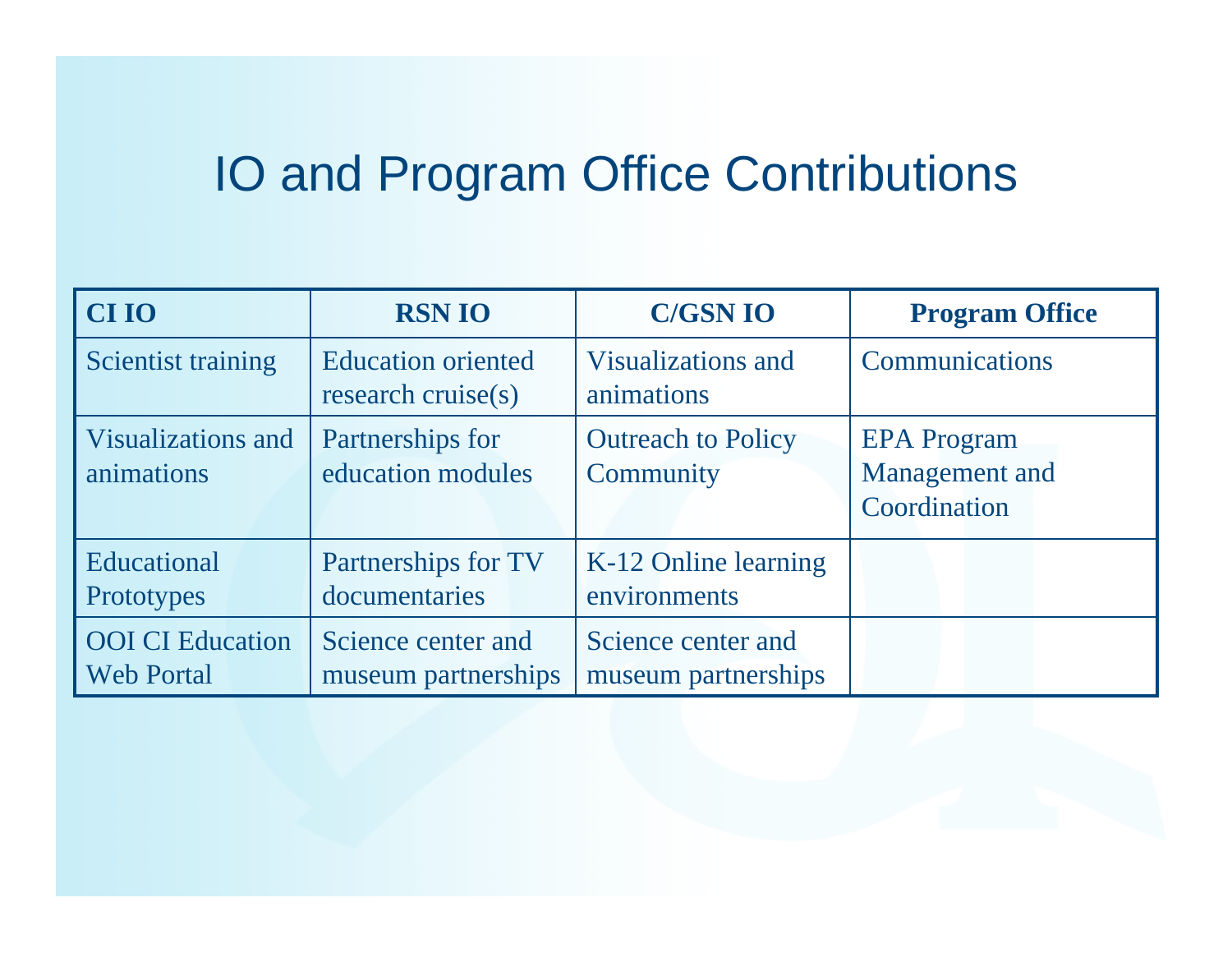# Simple Graphing and Modeling Tools



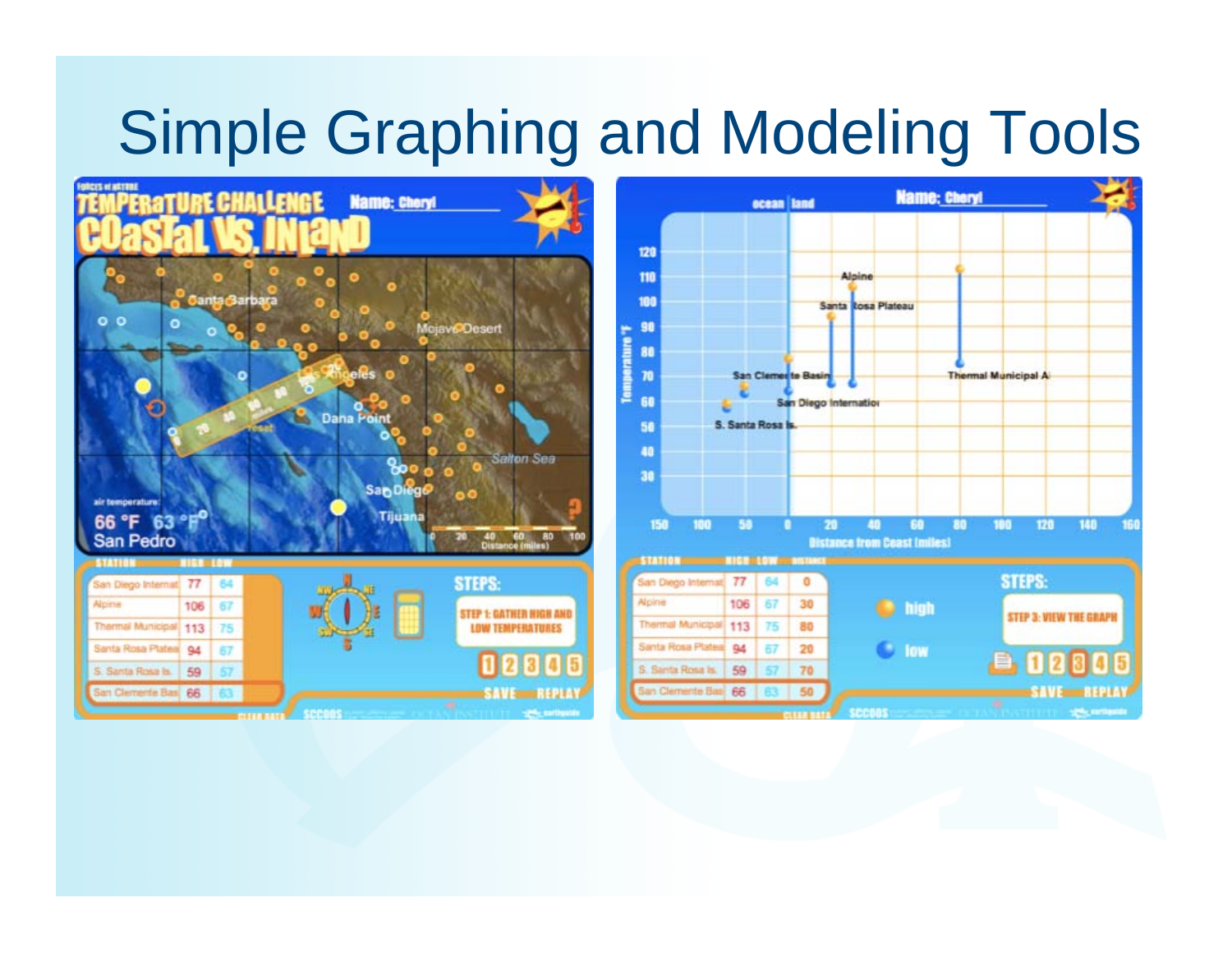## User Interface Prototypes

- Informed by user needs assessment
- Complementary collaborators will be COSEE Networked Ocean World and COSEE Ocean **Systems**
- Based on use case scenarios for variety of non-scientist audiences